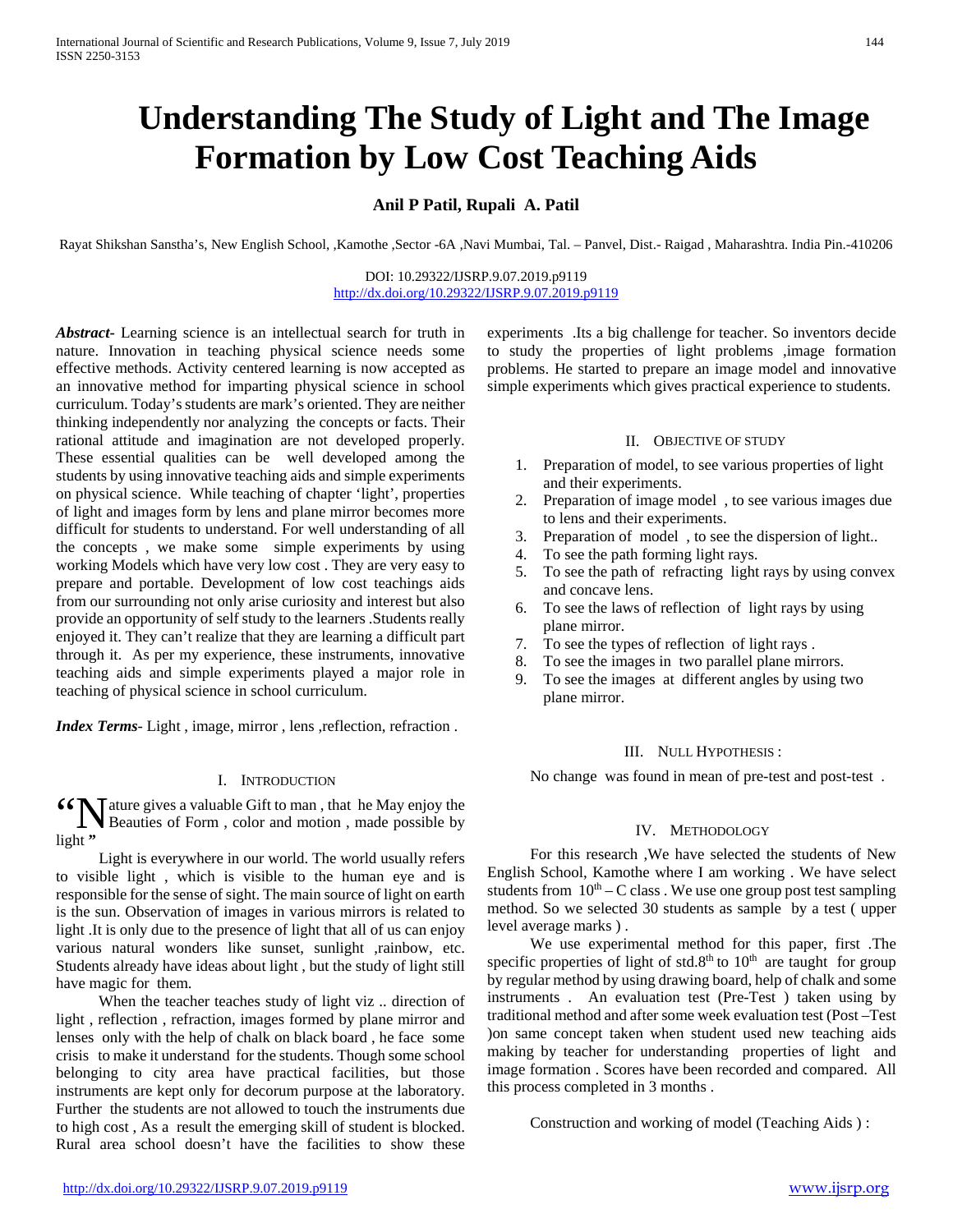1) Model 1 : Take any wastage plastic box of rectangular shape. Fill the box with water . Convex and concave lens , plane mirror , glass slab, prism and laser torch are used for viewing the light rays .

 Working: Inventor prepared a model . By entering the light ray through laser and some optical instruments by which one can easily understand following experiments in very short period.

> 1. Path of light ray 2. Refraction by convex lens<br>3. Refraction by concave lens 4. Laws . 3. Refraction by concave lens<br>of reflection . 5. Types of reflect 5. Types of reflection. 6. Refraction by glass slab or prism.





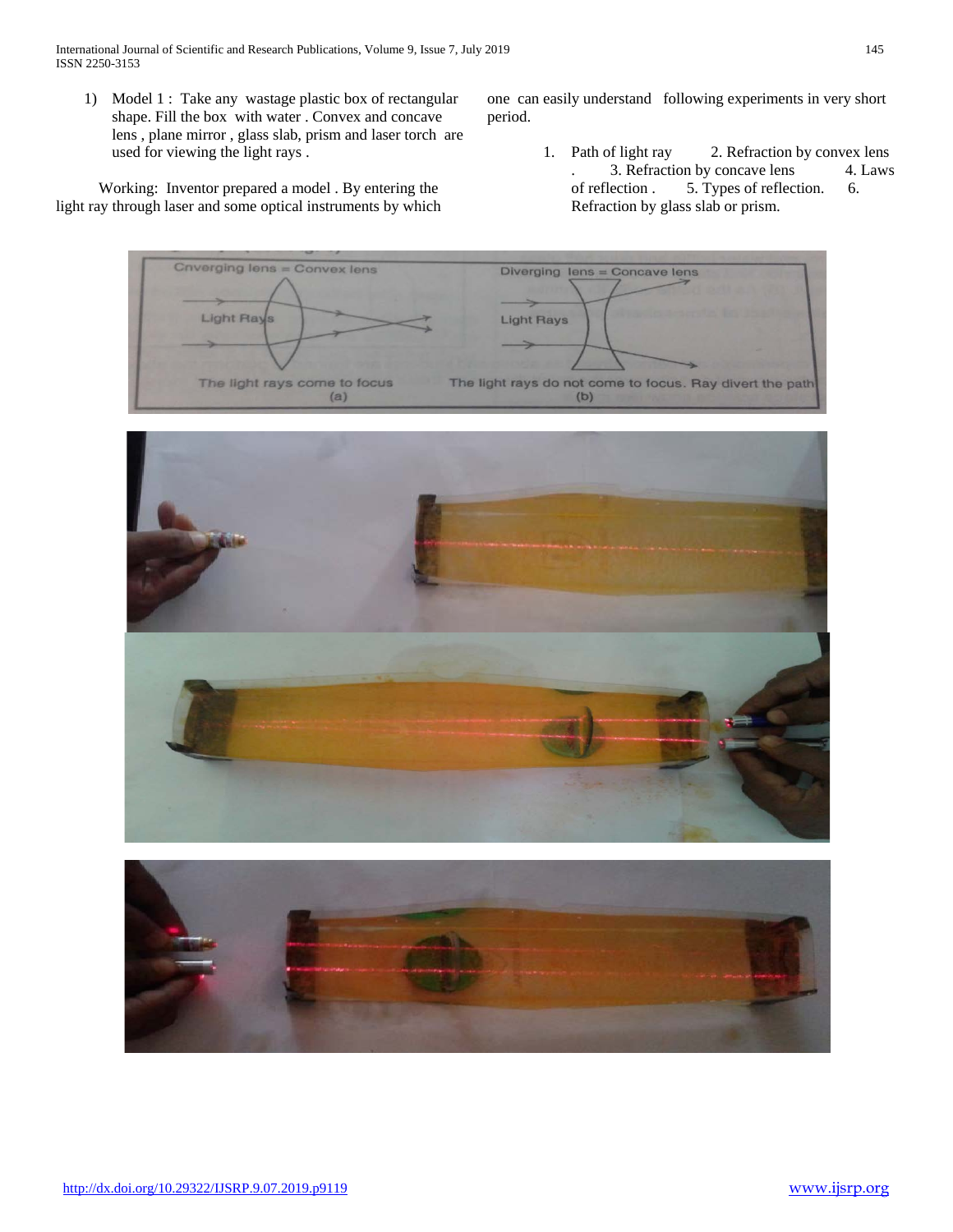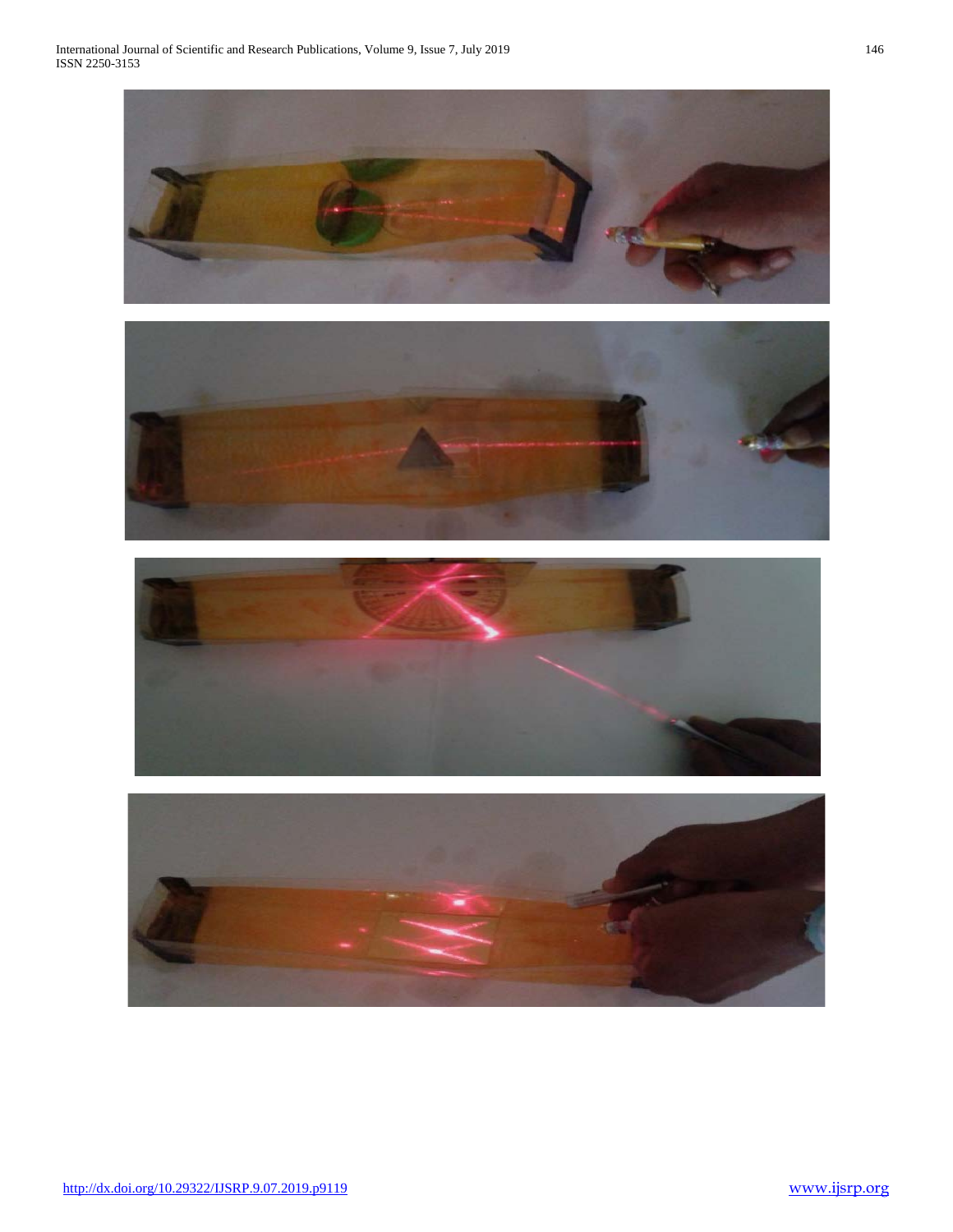

2) Model 2: Image model - Take a piece of wastage plywood of rectangular shape. Draw a horizontal line on it. Mark a center point noted as '0' . Then draw a marking scale at both sides of center by using permanent markers. Use candle and different optical instruments as convex lens , concave lens, concave mirror.

 Working: Inventor prepared an image model . By entering the light rays of burning candle on optical instruments by which one can easily understand the following experiments in very short period. Here object means flame of candle and  $F_1$ means focal length of lens.

- 1. Position of the object : At infinity
- 2. Position of the object : Beyond  $2F_1$
- 3. Position of the object : At  $2F_1$
- 4. Position of the object : Between  $F_1$  and  $2F_1$
- 5. Position of the object : At focus  $F_1$
- 6. Position of the object : Between  $F_1$  and and optical center O



3) Model 3: Take two rectangular shaped plane mirrors . Put both mirrors in parallel position keeping some distance in the box . To see images, use piece of colored chalk.

 Working : Put a small piece of colored chalk at the center of two parallel plane mirrors. Then observe the images of colored chalk.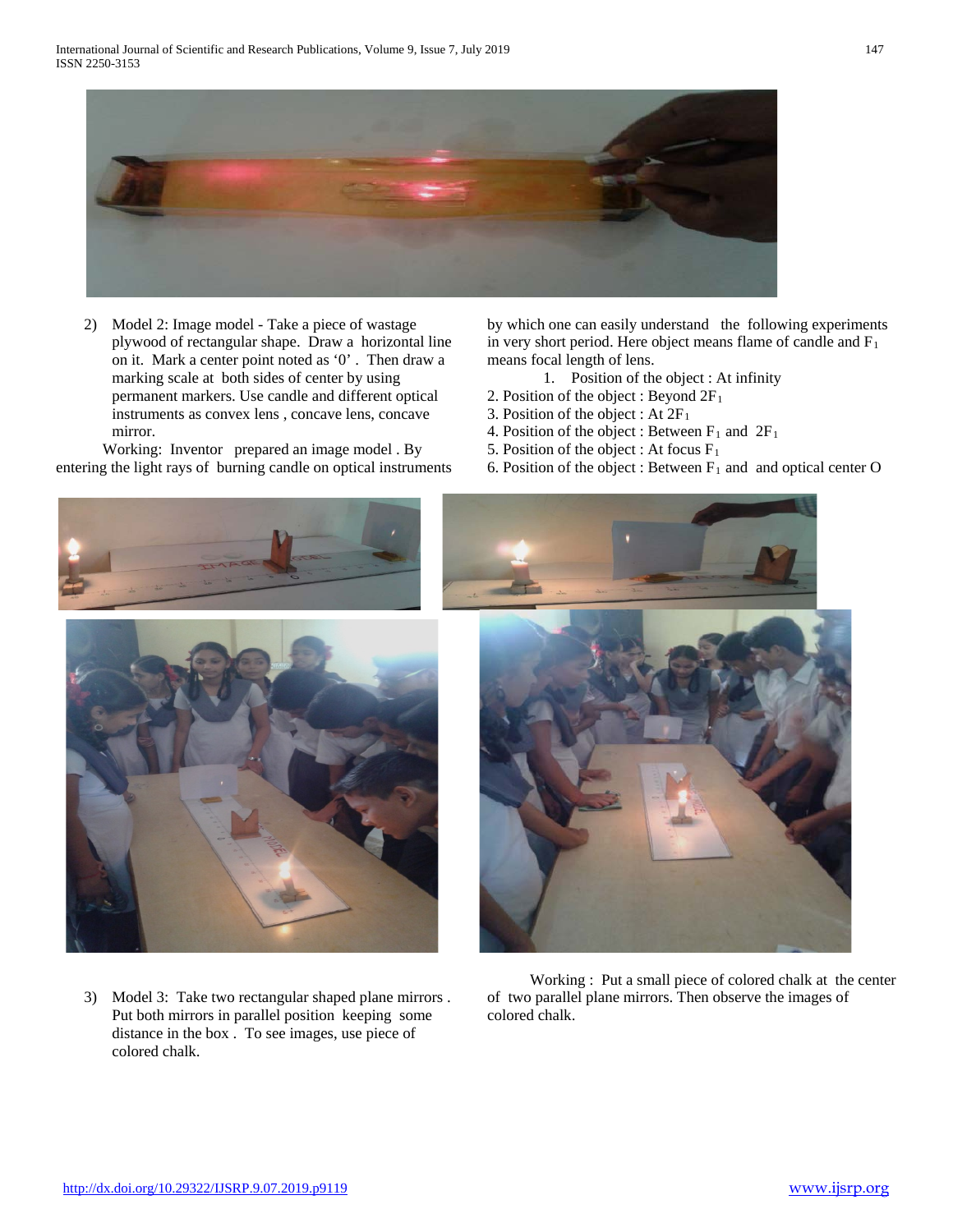

4) Model 4: Take two rectangular shaped plane mirrors, one plastic plate and protractor. Join these mirrors by a electric tape . Then fix the protractor vertically at center 0 in between two mirrors. Use wastage dry cell of clock , toys etc and see the images at different angles..

 Working : Put a dry cell (object) vertically on the center of horizontally placed plane mirror.

- I) Then observe the images of dry cell at  $90^\circ$ .
- II) Then observe the images of dry cell at  $60^0$ .



5) Model 5: Take one paper box . Make a slight cut on one side of box. Also make a plane white paper stand . Use small torch and prism to see the dispersion of light.

Working : Put a torch in a box. Put a prism in front of a cut side of a box . When one switch on the torch , we see colors spectrum on white paper.

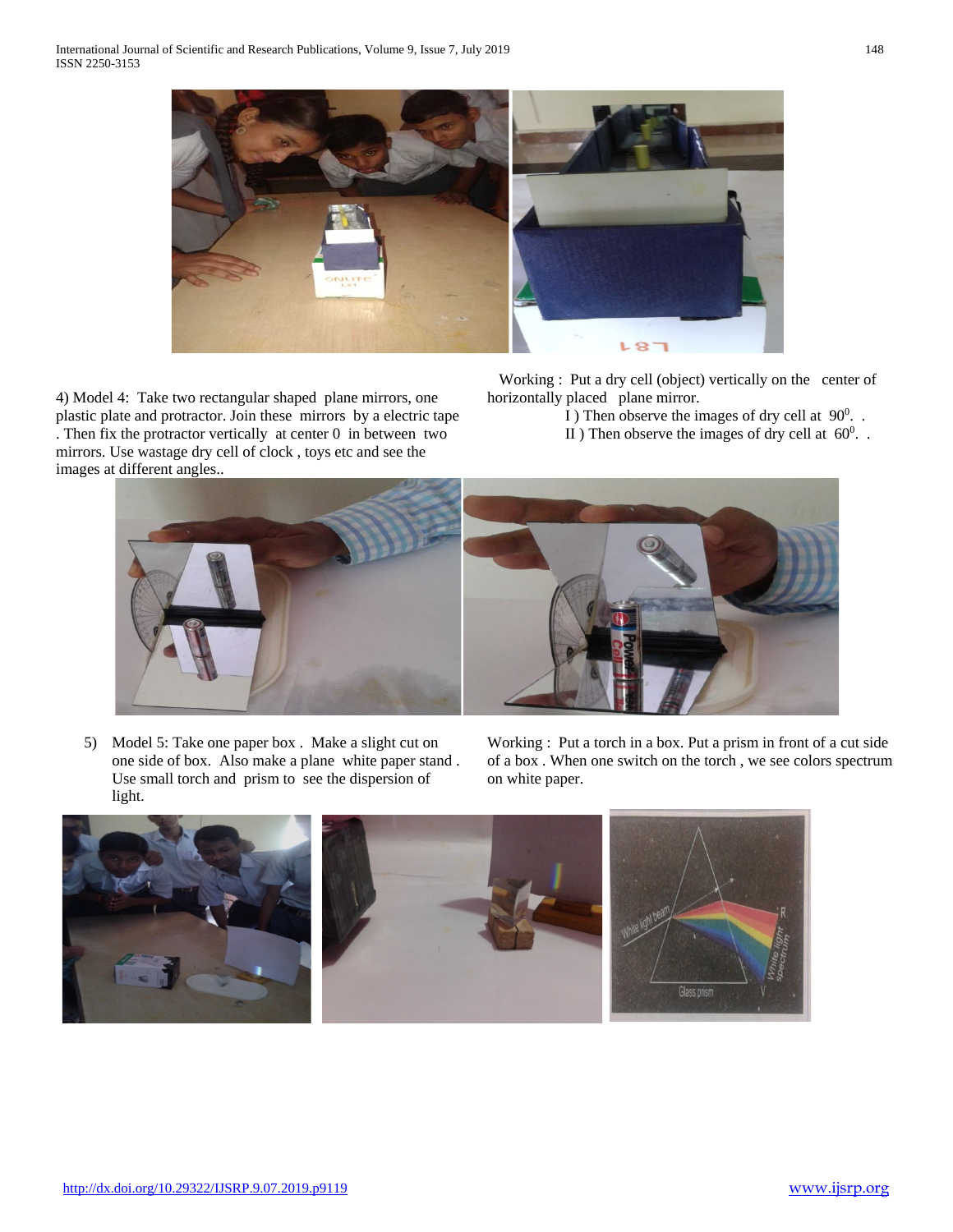

# V. OBSERVATION

i) Verification of laws of reflection by using plane mirror.

| Sr.No. | <b>Incident Angle</b> | <b>Reflected Angle</b> |
|--------|-----------------------|------------------------|
|        | $30^{0}$              | $30^{0}$               |
|        | $50^{0}$              | $50^{0}$               |
|        |                       |                        |

ii) Nature of image formed by convex lens for various position of object.

| Sr.N<br>0. | <b>Positio</b><br>n of<br>object | <b>Positio</b><br>n of<br>image               | <b>Size</b>                             | <b>Natur</b><br>e of<br>image |
|------------|----------------------------------|-----------------------------------------------|-----------------------------------------|-------------------------------|
| 1.         | At<br>infinity                   | At<br>focus<br>F <sub>2</sub>                 | Highly<br>Diminishe<br>d, small<br>size | Real<br>and<br>inverte<br>d   |
| 2.         | Beyon<br>$d 2F_1$                | <b>Betwee</b><br>n F <sub>2</sub><br>and $F2$ | Diminishe<br>d                          | Real<br>and<br>inverte<br>d   |
| 3.         | At $2F_1$                        | At $2F_2$                                     | Same size                               | Real<br>and<br>inverte<br>d   |

| At    | At       | Infinitely | Real    |
|-------|----------|------------|---------|
| focus | infinity | large and  | and     |
|       |          | Magnified  | inverte |
|       |          |            |         |

iii) Images formed by two parallel plane mirrors. We see infinite images of object.

iv) Images formed by two plane mirror.

As  $\theta = 90^{\circ}$ , We see three images.

As  $\theta = 60^{\circ}$ , We see five images.

By this process we got the data by test for this research . We take analysis of this data and wirte difference in regular method and innovative teaching aids method .

#### **Data Analysis :**

In data analysis ,we calculated mean of marks for both method . This compare with graphically .

> 1. Mean for Pre-Test  $=$  Sum of marks of all student / Total number of students  $= 200 / 30$

Mean for Pre-Test  $= 6.66$ 

2. Mean for Post-Test  $=$  Sum of marks of all student / Total number of students

$$
=422/30
$$

Mean for Post-Test  $= 14.06$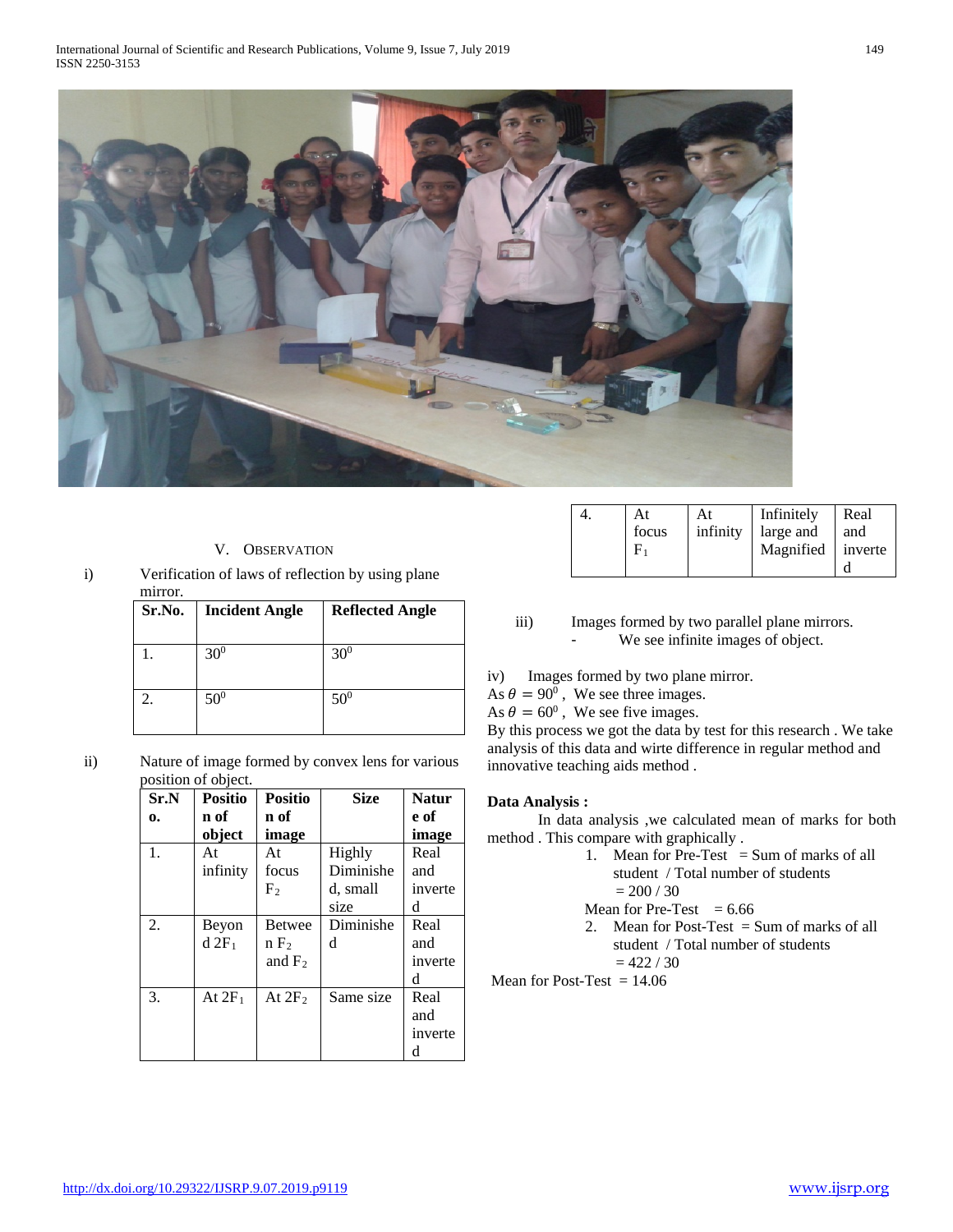

#### VI. CONCLUSION

 In traditional method ,one can be learned properties of light and image formation by using apparatus like using Drawing board and blackboard-chalk . But it took more time at least ½ hr. to 1 hr and also one can't see the light rays visible. He see only drawn path of light rays. These are the main drawbacks of this traditional method .But comparatively with the help of innovative teaching aids, it remove all these drawbacks.

When we compare mean of pre-test and post test. We saw increase of marks in post- test than pre –test .So that our null hypothesis is rejected i.e .We got increases the marks of student in post test by students handling novel teaching aids for understanding the study of light and image formation . Following are the advantages of the low cost teaching aids .

VII. ADVANTAGE OF THE LOW COST TEACHING AIDS

- 1. The teaching learning process becomes more fruitful with the help of low cost teaching aids.
- 2. One can understand all the concepts (primary, secondary and higher level)related with light and optics with the help of novel teaching aids
- 3. One can see the light rays visible. It is very interesting for learners..
- 4. Each experiment takes hardly one or two minutes.
- 5. Experiments are performed in sunlight in daytime without using electricity.
- 6. It is an easy, superior and understandable method than traditional method.
- 7. It is low cost teaching aid which costs about Rs.70 to Rs.150 approx.
- 8. The arrangements of instruments are very easy.
- 9. It can be made by student and teacher easily.
- 10. It is portable that it can be easily used in every place viz… classroom, lab, seminars etc.
- 11. It creates scientific attitude among the students.

#### VIII. FUTURE SCOPE

 We can make available a plenty of these low cot steaching aids in laboratories, then each and every student will get individual experience of it. Also one will get inspiration from these teaching aids.

#### ACKNOWLEDGEMENT

 For this research, Researcher thank to Sou.khatavkar S.V..( Headmaster-N.E.S.Kamothe- Navi mumabi.), Pro.Gaikwad S.L. (Physic Dept.) & Dr.Ganesh Thakur ( Principal.- M.P.A.S.C. college panvel ), Mrs. Rupali A .Patil (Asst. Teacher-R.Z..P.School ,Waveghar )

#### **REFERENCES**

- [1] M.S.B.S.H.E. VIIth text book page.no.85-94( 2009 )
- [2] M.S.B.S.H.E. Xth text book page.no.61-88 (2011)
- [3] A new course in physic volm -1 F.Y.Bsc.- K.G. Bhole.
- [4] A Text Book of optics N.Subrahmanyama & Brij Lal.
- [5] The Textbook of practical physics of higher secondary and university level.
- [6] http: //www. wikipedia.org

#### **AUTHORS**

**First Author** – Anil P Patil, Rayat Shikshan Sanstha's, New English School, ,Kamothe ,Sector -6A ,Navi Mumbai, Tal. – Panvel, Dist.- Raigad , Maharashtra. India Pin.-410206 **Second Author** – Rupali A. Patil, New English School, ,Kamothe ,Sector -6A ,Navi Mumbai, Tal. – Panvel, Dist.-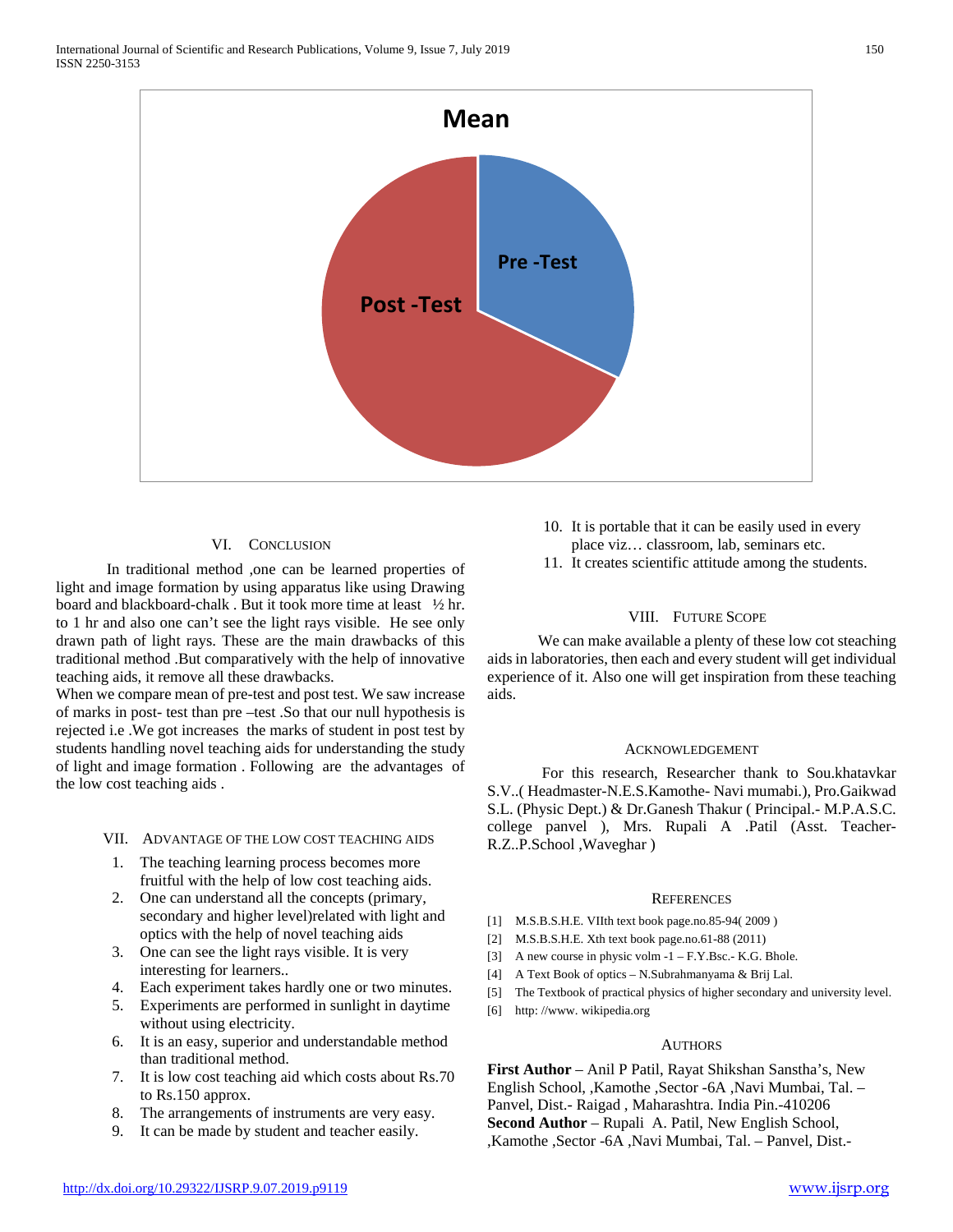Raigad , Maharashtra. India Pin.-410206, E-mail: appatil459@gmail.com, Phone: 9665036039

# **Annexure: 1) Marks of test .**

| Sr.No.                  | Name of student         | Pre-Test                | Post-Test |
|-------------------------|-------------------------|-------------------------|-----------|
| 1                       | Prajkta Jadhav          | $\overline{\mathbf{4}}$ | 12        |
| $\boldsymbol{2}$        | <b>Kadam Shruti</b>     | 6                       | 13        |
| $\mathbf{3}$            | kadam Vishakha          | 6                       | 14        |
| $\overline{\mathbf{4}}$ | Kare Jyoti              | 8                       | 16        |
| 5                       | <b>Kumbhar Shruti</b>   | $\boldsymbol{9}$        | 15        |
| 6                       | <b>Lokhnade Pranita</b> | 7                       | 14        |
| 7                       | <b>Mane Pratikha</b>    | 8                       | 16        |
| 8                       | <b>Mane Nikita</b>      | 6                       | 13        |
| $\boldsymbol{9}$        | <b>Mhatre Sidhika</b>   | 7                       | 18        |
| 10                      | Misal Shailaja          | 8                       | 16        |
| 11                      | <b>More Megha</b>       | 6                       | 12        |
| 12                      | <b>Parkhe Pravini</b>   | 7                       | 14        |
| 13                      | Patil Ashwini           | 6                       | 13        |
| 14                      | Roman Rutuja            | $\boldsymbol{9}$        | 16        |
| 15                      | Rote ashwini            | 8                       | 14        |
| 16                      | Salunkhe Amruta         | 6                       | 15        |
| 17                      | Sapkal Shivani          | 5                       | 13        |
| 18                      | <b>Shinde Sneha</b>     | 7                       | 15        |
| 19                      | <b>Thitame Smita</b>    | 9                       | 15        |
| 20                      | Sobale Prajkta          | 6                       | 14        |
| 21                      | <b>Aher Sanket</b>      | $\sqrt{5}$              | 12        |
| $22\,$                  | <b>Bhosale Abhishek</b> | $\sqrt{5}$              | 12        |
| 23                      | <b>Chavan Rushikesh</b> | $\overline{7}$          | 12        |
| 24                      | <b>Dhotre Abhishek</b>  | $\boldsymbol{6}$        | 14        |
| 25                      | Jagdale Sujay           | 5                       | 14        |
| 26                      | Jagdale Sanjay          | $\boldsymbol{6}$        | 13        |
| 27                      | karjekar Pravesh        | $\overline{7}$          | 14        |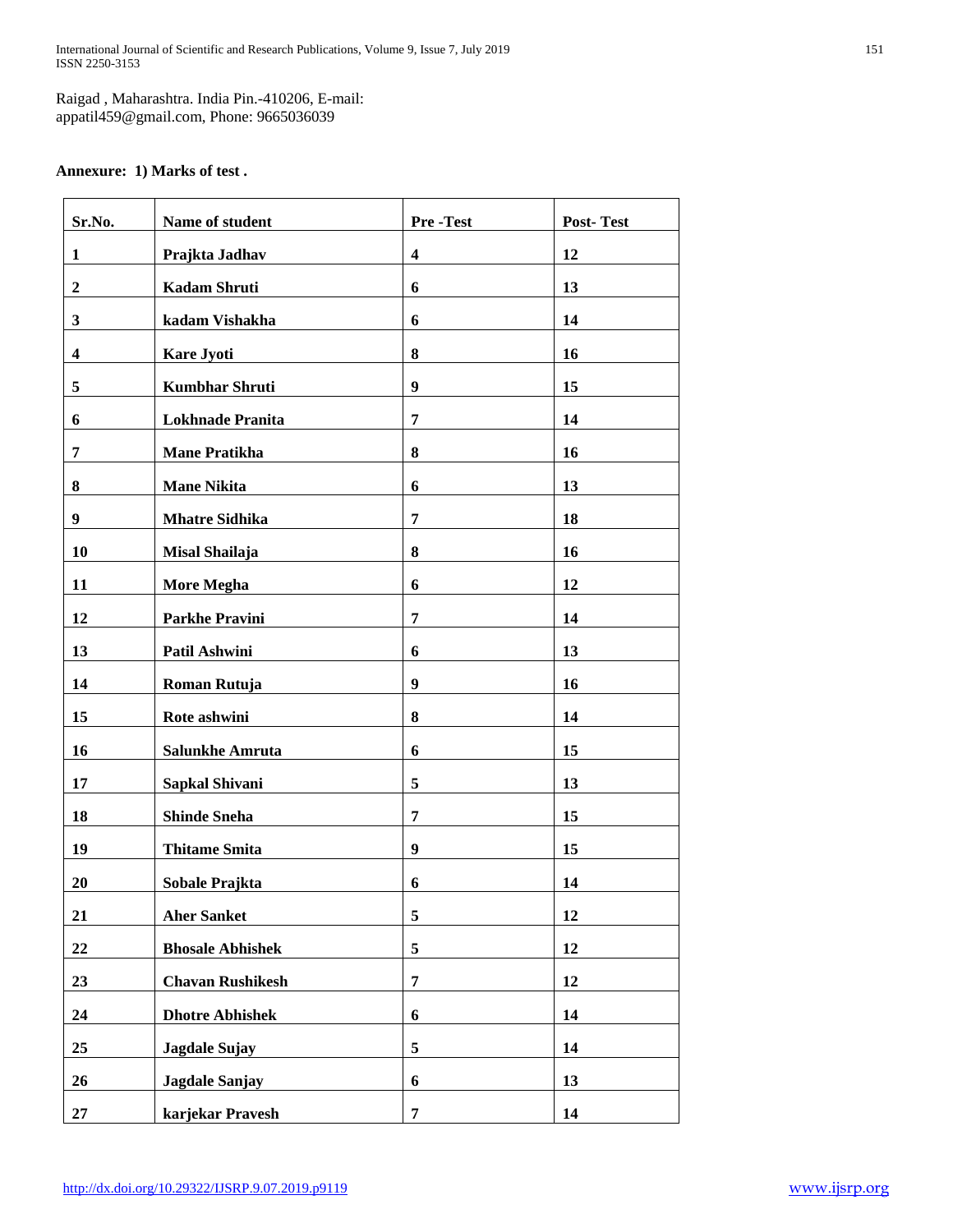| LOOIN 22JU-31J3 |                          |   |    |
|-----------------|--------------------------|---|----|
| 28              | <b>Pisal Mayur</b>       |   | 16 |
| 29              | <b>Khandalgle Pratik</b> | 0 | 13 |
| 30              | <b>Zore Rushikesh</b>    |   | 14 |

### **2) Test paper**

| Pre-Test                                                                  | Rayat shikshan sanstha 's New English School , Kamothe                                                                         |                                                                                                                                                                                                                              |                                                                                                                        |  |
|---------------------------------------------------------------------------|--------------------------------------------------------------------------------------------------------------------------------|------------------------------------------------------------------------------------------------------------------------------------------------------------------------------------------------------------------------------|------------------------------------------------------------------------------------------------------------------------|--|
| $Std. -10th$                                                              | Sub .: Science                                                                                                                 | Marks: 20                                                                                                                                                                                                                    | Time: 40min                                                                                                            |  |
| Q.1. Fill in the blanks.                                                  |                                                                                                                                | 3. Two plane mirror are arranged parallel to each other to getimages.<br>5. When the object is at infinity, a convex lens forms the image at<br>6. The splitting of white light into its seven constituent colures is called | 06<br>2. A lens always forms erect, virtual and smaller images than the object.                                        |  |
|                                                                           | Q.2. State whether the statements given below are True or False.<br>1. The image formed by plane mirror is laterally inverted. |                                                                                                                                                                                                                              | 02                                                                                                                     |  |
|                                                                           | 2. Rods are sensitive to bright light.                                                                                         |                                                                                                                                                                                                                              |                                                                                                                        |  |
| Q.3. Answer the following questions.<br>1. Write the types of reflection? |                                                                                                                                |                                                                                                                                                                                                                              | 12                                                                                                                     |  |
|                                                                           |                                                                                                                                |                                                                                                                                                                                                                              | 2. What is the angle of incidence of a ray if the reflected ray is at an angle of 90 <sup>0</sup> to the incident ray? |  |
|                                                                           |                                                                                                                                |                                                                                                                                                                                                                              | 3. When the angle between two plane mirror is $60^{\circ}$ , how many multiple images will be formed by mirrors?       |  |
| 4. Write the two uses of concave mirror?                                  |                                                                                                                                |                                                                                                                                                                                                                              |                                                                                                                        |  |
|                                                                           | 5. Which lens are using for correcting Myopia and why?                                                                         |                                                                                                                                                                                                                              |                                                                                                                        |  |
|                                                                           |                                                                                                                                | 6. Give scientific reason- Letters appear laterally inverted in a plane mirror?                                                                                                                                              |                                                                                                                        |  |
|                                                                           |                                                                                                                                |                                                                                                                                                                                                                              |                                                                                                                        |  |